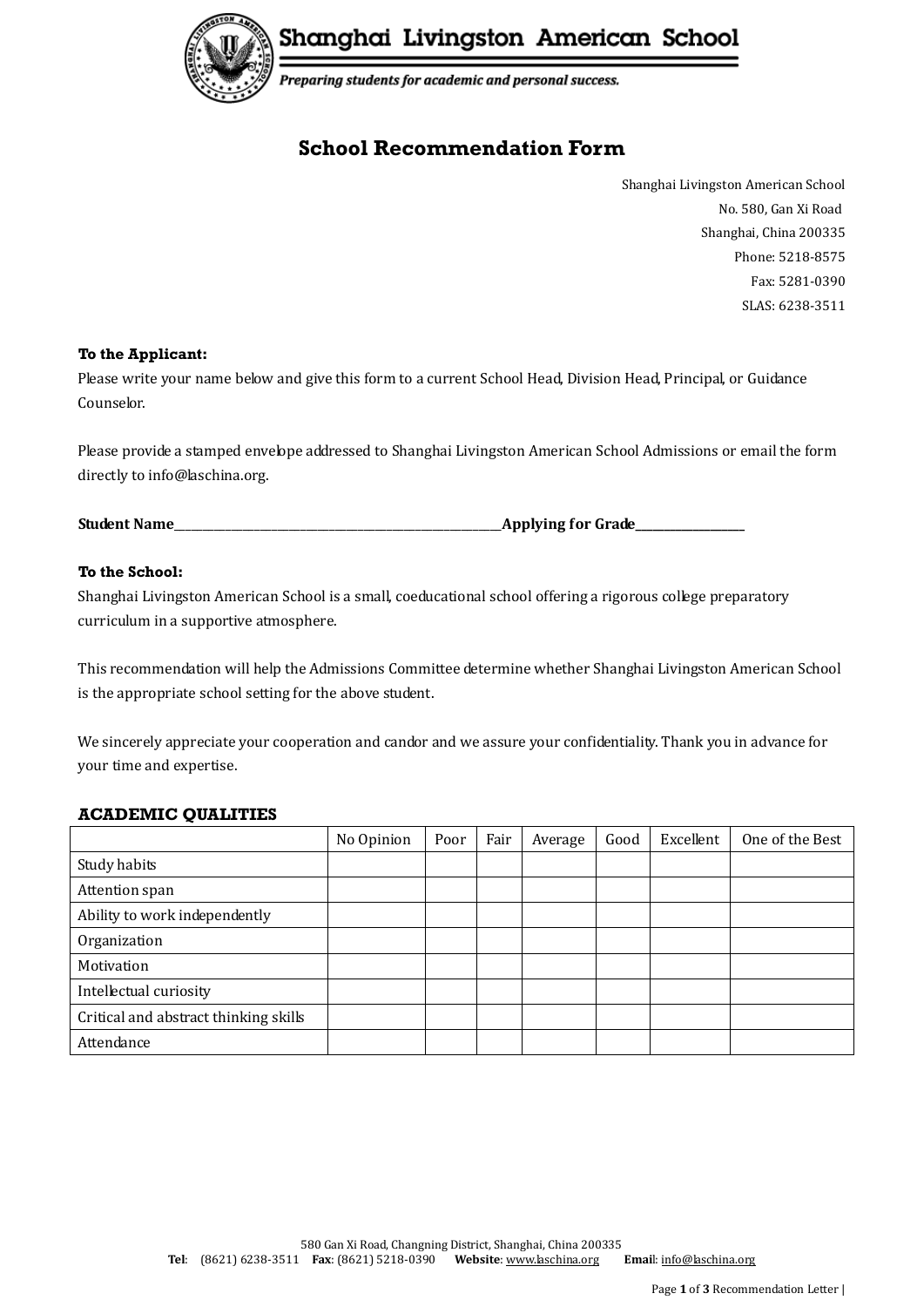

Shanghai Livingston American School

Preparing students for academic and personal success.

#### **PERSONAL QUALITIES**

|                       | No Opinion | Poor | Fair | Average | Good | Excellent | One of the Best |
|-----------------------|------------|------|------|---------|------|-----------|-----------------|
| Leadership            |            |      |      |         |      |           |                 |
| Reaction to criticism |            |      |      |         |      |           |                 |
| Concern for others    |            |      |      |         |      |           |                 |
| Conduct               |            |      |      |         |      |           |                 |
| Integrity             |            |      |      |         |      |           |                 |
| Maturity              |            |      |      |         |      |           |                 |
| Sense of humor        |            |      |      |         |      |           |                 |
| Self-confidence       |            |      |      |         |      |           |                 |

# **Please answer the following questions about the student.**

1. For how long and in what context have you known the student?

2. What unique talents, interest and abilities has this student brought to your school?

3. Are there any factors that have impacted this student's academic or social progress to date?

4. Has this student been subject to disciplinary action at your school?\_\_\_\_Yes\_\_\_No If yes, please elaborate on the nature of the event and the action taken.

# (*For Upper School students only)*

5. Is this student academically and socially ready to move on to a college preparatory school? \_\_\_\_\_Yes \_\_\_\_\_No

# **I RECOMMEND THIS STUDENT:**

|                  | Not at all | With Reservation | Mildly | With Confidence | Enthusiastically |
|------------------|------------|------------------|--------|-----------------|------------------|
| Academic Ability |            |                  |        |                 |                  |
| Character        |            |                  |        |                 |                  |
| Overall          |            |                  |        |                 |                  |

| Your name                                   | Email |
|---------------------------------------------|-------|
| Subject(s) in which you taught this student |       |
| School                                      |       |
| Signature_                                  | Date  |

#### **Thank you for your expertise in evaluating this candidate.**